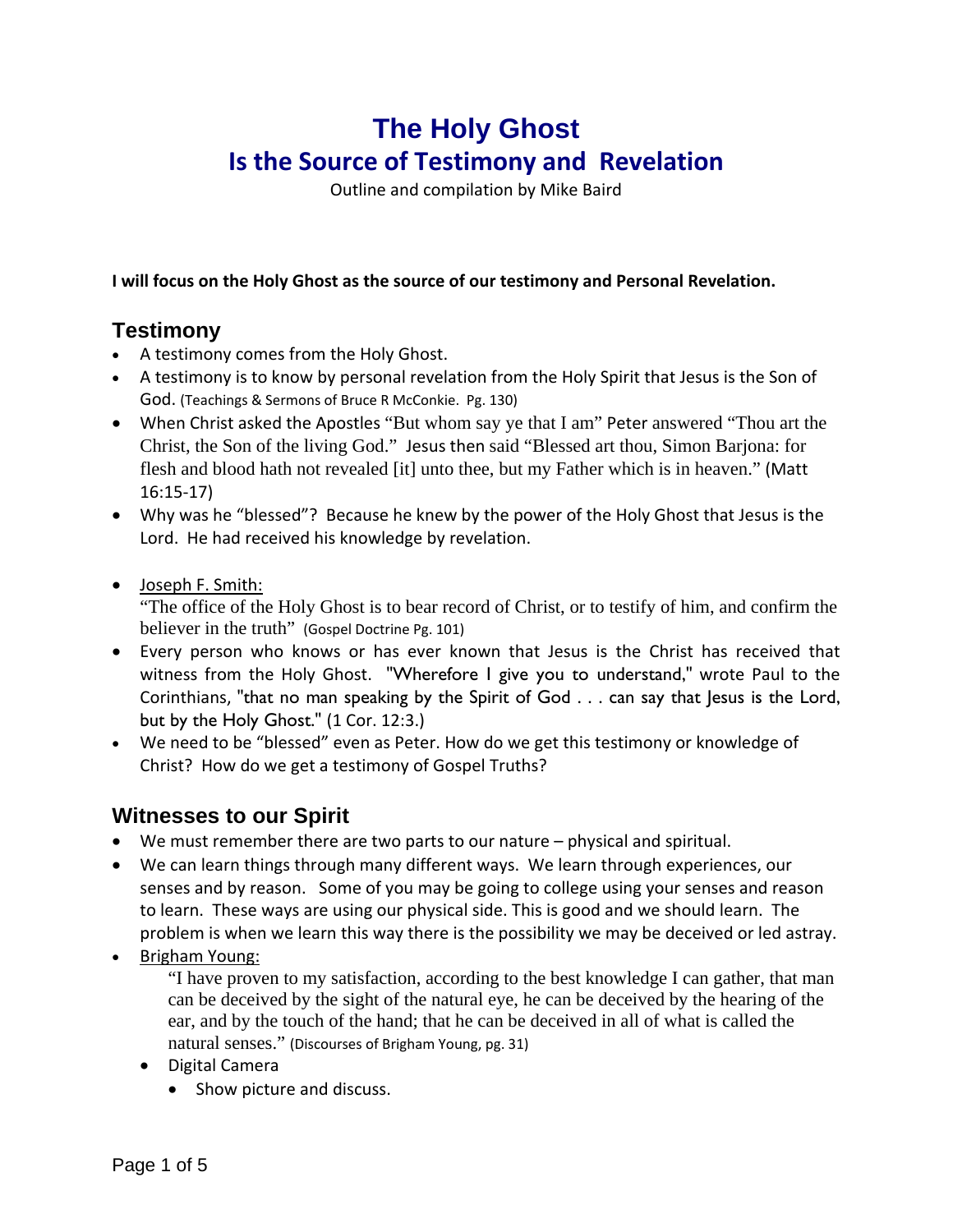Boyd K Packer

"If you learn by reason only you will never understand the Spirit and how it works, regardless of how much you learn about other thing." "Your Spirit learns in a different way than does your intellect." (Oct 94 conference. Ensign, Nov 94, pg 59)

• Brigham Young:

"… there is one thing in which he cannot be deceived. What is that? It is the operations of the Holy Ghost, the Spirit and power of God upon the creature." (Discourses of Brigham Young, pg. 31)

Joseph Fielding Smith:

"The Spirit of God speaking to the spirit of man has power to impart truth with greater effect and understanding than the truth can be imparted by personal contact even with heavenly beings. Through the Holy Ghost the truth is woven into the very fiber and sinews of the body so that it cannot be forgotten." (Doctrines of Salvation Vol. 1, pg. 47‐8)

- Through the process of **Spirit speaking to spirit** there is never any deception or uncertainty. "by the power of the Holy Ghost [we] may know the truth of all things" (Moroni 10:5).
- We need to learn this. Until we do we can be led astray and will not learn of the things of the Spirit.
- So if I want to figure out which photo has been doctored I have to do certain things....

#### **How do we know it is Spirit to Spirit? How can I gain revelation. What do I do?**

#### **Prayer**

Boyd K Packer

"Inspiration does not – perhaps cannot- flow *unless* you ask for it, or someone asks for you." "Payer is so essential a part of revelation that without it the veil may remain closed to you." (Oct 94 conference. Ensign, Nov 94, pg 59)

- Prayer is our personal key to heaven.
- **\*\*\*‐‐‐Relate:** My testimony based on prayer about the Book of Mormon.

#### **Study**

• Prayer is not all. Remember the revelation the Lord gave through the Prophet Joseph Smith to Oliver Cowdery, who thought that revelation would flow without any effort. The Lord said:

7) Behold, you have not understood; you have supposed that I would give it unto you, when you took no thought save it was to ask me.

 8) But, behold, I say unto you, that you must *study it out in your mind*; then you must ask me if it be right, and if it is right I will cause that your bosom shall burn within you; therefore, you shall *feel* that it is right. (D&C 9:7‐8)

- We need to study the words of the prophets in scriptures, conference talks etc. as well as to study out our problems and such to receive revelation.
- **\*\*\*‐‐‐Relate:** My testimony based on study about the Book of Mormon too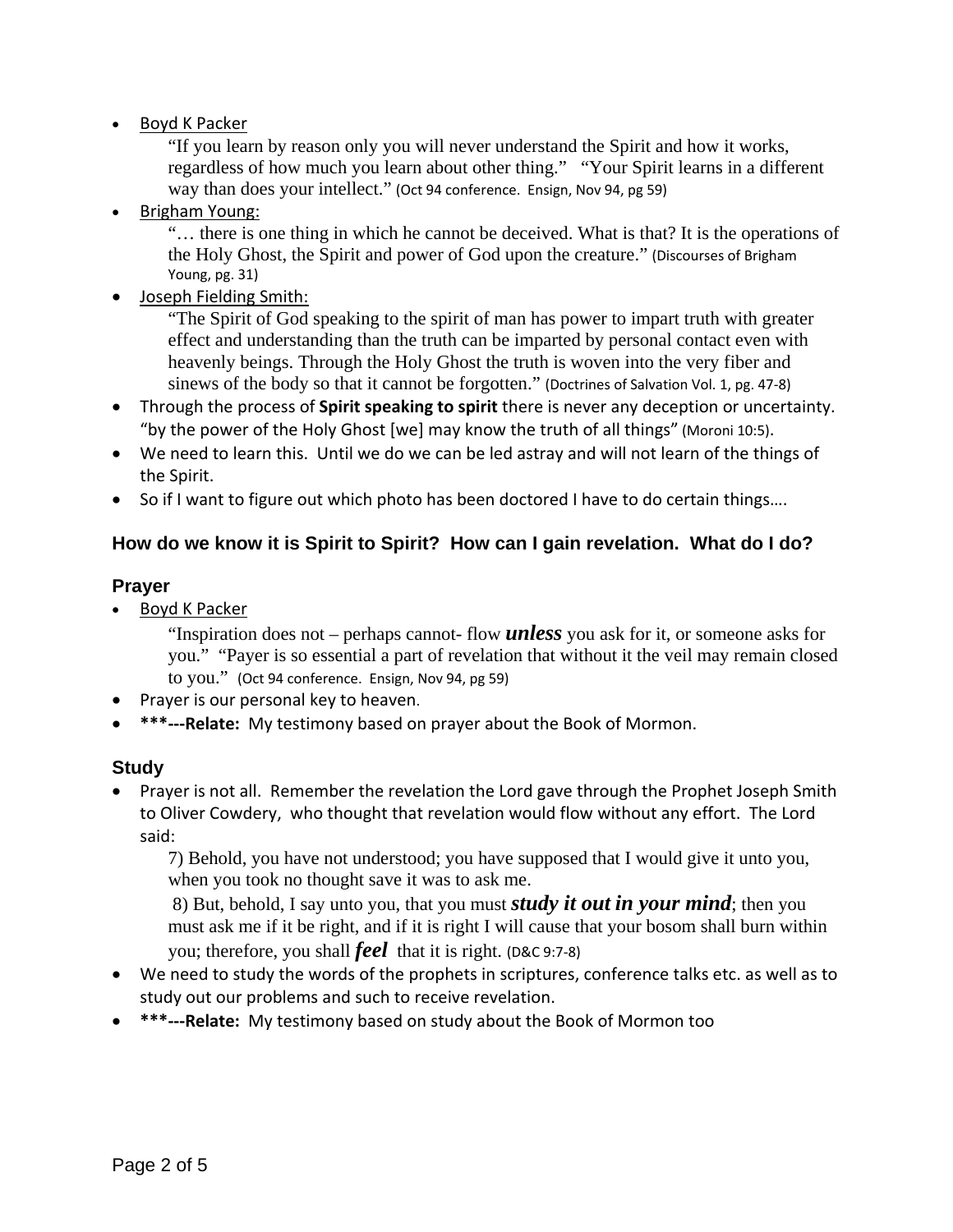#### **Still Small Voice – feeling The Spirit**

- If we study and pray then, how is it we receive revelation?
- The Holy Ghost speaks with a voice that we feel more than we hear.
- It is described as a "still small voice" (D&C 85:6)
- Boyd K Packer

"We do not have the words (even the scriptures do not have words) which perfectly describe the Spirit. The scriptures usually use the word voice, which does not exactly fit. These delicate, refined spiritual communications are not seen with our eyes nor heard with our ears.... It is a voice that one *feels* more than one hears." (Watchman on the tower, Pg 279)

• Nephi speaking to his older brothers said:

Ye have seen an angel, and he spake unto you; yea, ye have heard his voice from time to time; and he hath spoken unto you in a still small voice, but ye were past *feeling*, that ye could not *feel* his words; (1 Nephi 17:45)

- There are lots of verses in the scriptures that teach of revelation.
- D&C 8:2‐3

2 Yea, behold, I will tell you in your mind and in your heart, by the Holy Ghost, which shall come upon you and which shall dwell in your heart. 3 Now, behold, this is the spirit of revelation..

• Joseph Smith

A person may profit by noticing the first intimation of the spirit of revelation; for instance, when you feel pure intelligence flowing into you, it may give you sudden strokes of ideas, … And thus by learning the Spirit of God and understanding it, you may grow into the principle of revelation, until you become perfect in Christ Jesus." (Teachings of the Prophet Joseph Smith, Pg 151)

- We must beware however, that "there are many spirits which are false spirits" (D&C 50:2-3)
- As long as we live, in one way or the other, Satan will try to lead us astray.
- Joseph Smith

"nothing is a greater injury to the children of men than to be under the influence of a false spirit when they think they have the Spirit of God." (Teachings of the Prophet Joseph Smith, Pg 205)

- How do we tell? How do we know we feel the Holy Ghost? You may have wondered Is this revelation? Is this the Spirit? Or is it just me?
- This is a difficult thing to express.
- **\*\*\*‐‐‐Relate having "felt" the voice:**
	- **\*\*\*‐‐‐Relate:** Learned to hear by feeling as a Missionary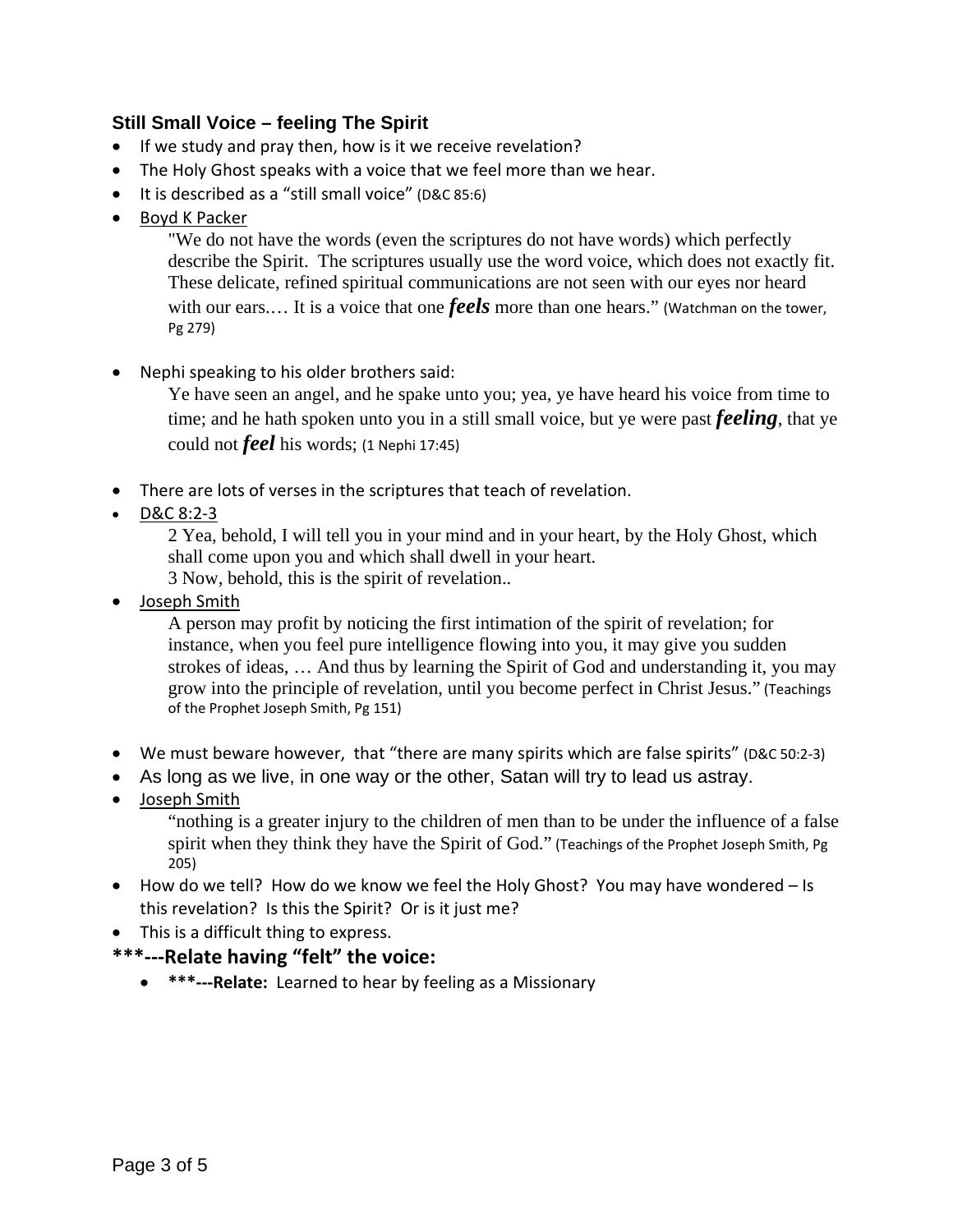- Moroni chapter 7 tells us how to test spiritual promptings.
	- Recommend study if this is something you wonder about.
	- If we receive a prompting to do something that makes us feel uneasy, something we know in our mind to be wrong and contrary to the principles of righteousness we should not respond to it.
	- That which "entices to do good", that gives us a harmony and peace, is in accordance to principles of righteousness, that prompting we should respond to.
- In this like many things we learn by trial and error.
	- Boyd K Packer

" As an Apostle I listen now to the same inspiration, coming from the same source, in the same way, I listened to as a boy. The signal is much clearer now." (Oct 94 conference. Ensign, Nov 94, pg 59)

- It was President Packer that changed not the signal. We too must change.
- Heard(felt) many times as an adult and parent
	- Scott and "knowing" more than once the only reason I could give him was because of feelings.
	- Things "feel" or don't "feel" right.
	- Learned to "be still" and search my feelings.
	- Boyd K Packer

"This burning in the bosom is not purely a physical sensation. It is more like a warm light shining within your being" (Oct 94 conference. Ensign, Nov 94, pg 59)

### **Still Small Voice – Hearing The Spirit**

In Enos we read:

And while I was thus struggling in the spirit, behold, the voice of the Lord came into my mind again (Enos 1:10)

• President Marion G Romney (speaking of Enos)

"This is a very common means of revelation. It comes into one's mind in words and sentences. With this medium of revelation I am personally well acquainted." (April 1964 Conference Report, pg 124)

- **\*\*\*‐‐‐Relate:** have "heard" words or thoughts which are accompanied by the feelings described.
- Revelations don't need to be spectacular.
- President Spencer W Kimball
	- Some "have no ear for spiritual messages…when they come in common dress…Expecting the spectacular, one may not be fully alerted to the constant flow of revealed communication" (Teachings of Spencer W Kimball, p. 457)